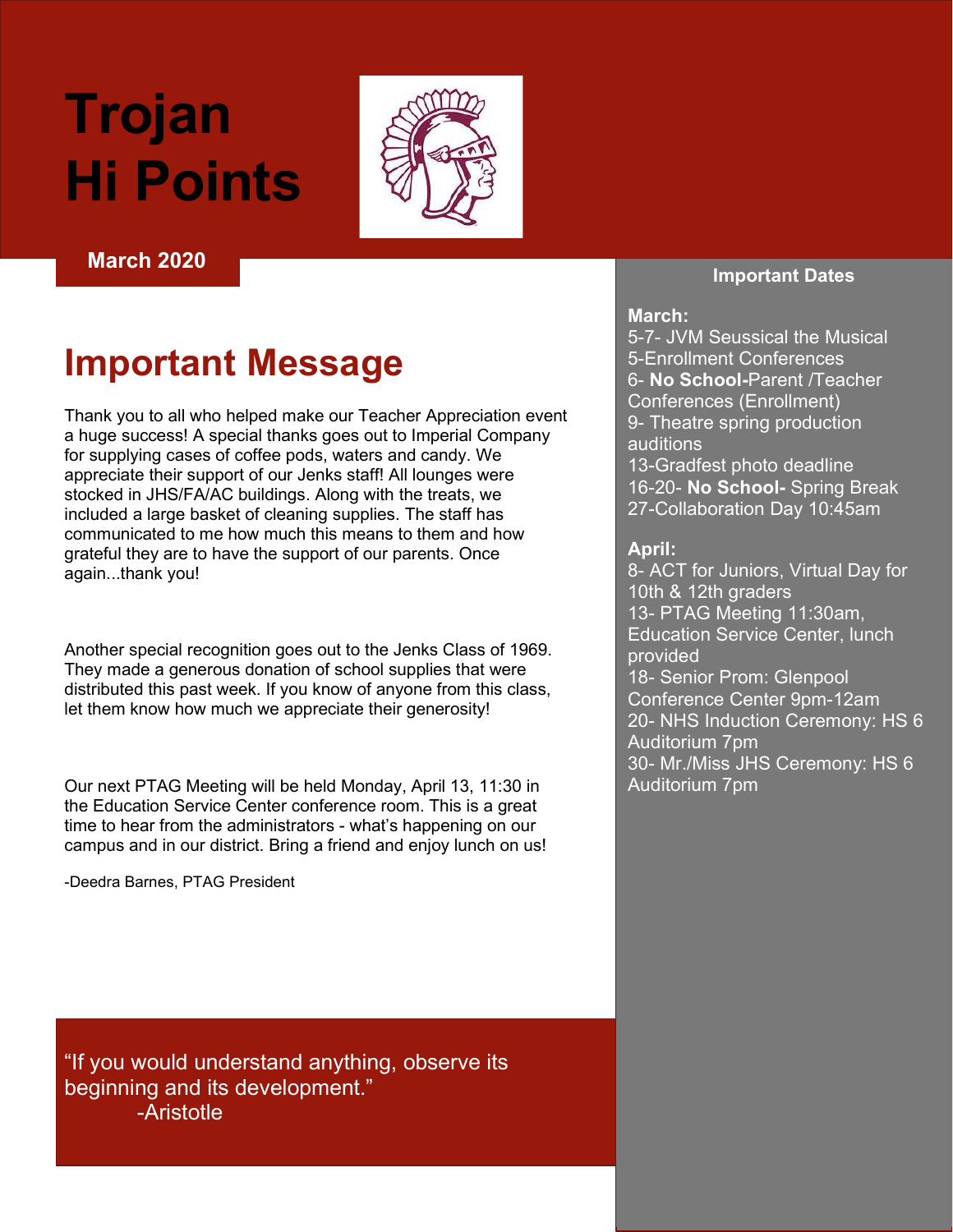### Yearbook

- The yearbook prices will go from \$80 to \$85 after spring break.
- All senior ad information (photos, quotes, and payment) are due by May 15<sup>th</sup>.

# Gradfest

Can't remember if your Senior is signed up? Check the link below to search for your Senior by their student ID number. Don't see their number? Registration form is also available using this link or pick one up from the Guidance office. Prices will go up to \$50 starting April 30th.



https://www.jenksps.org/vnews/display.v/SEC/High%20School%7CGraduation/Gradfest



Pictures need to include at least two Jenks Seniors and will not be returned. Picture drop off locations: Jenks High School - Offices next to Buildings 5 & 6<br>Walgreens - 101st & Yale<br>Walgreens - 91st & Sheridan Walgreens - Main Street & Elm

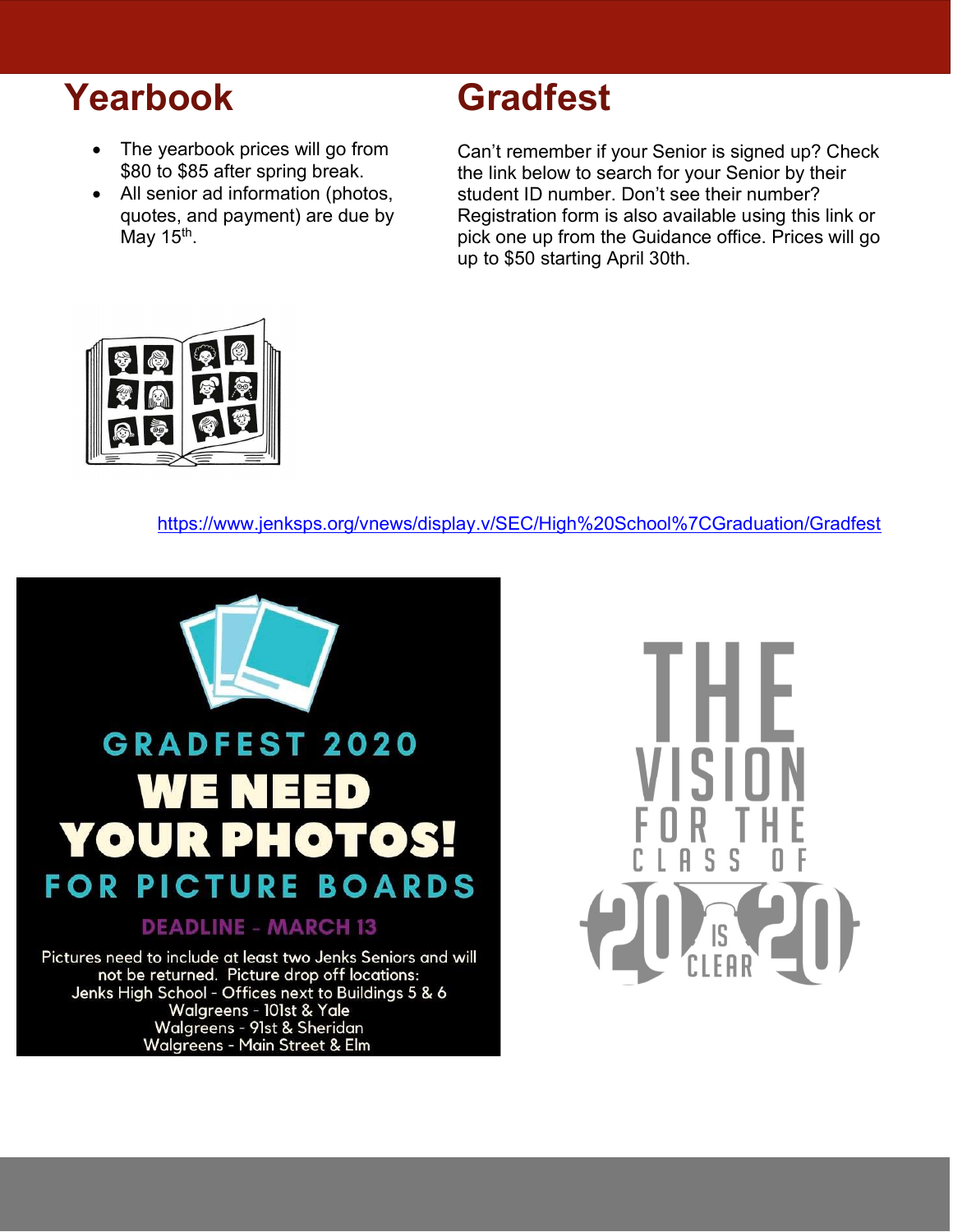# Athletics

 Jenks Boys Basketball is ranked 3rd in the state with a 18-3 record. Jenks is hosting Boys Regionals for 6A and the game times are as follows:

All games are the Frank Harold Fieldhouse.

Friday, 2/28 Owasso vs. Mustang, 6:30pm (loser eliminated) Jenks vs. Ponca City, 8:00pm (loser eliminated)

Saturday, 2/29 Winners play at 7:00pm (both teams advance to the Area tournament)

 Lady Trojans Basketball is ranked 19 in 6A and are also playing in regionals which are being hosted at Norman and they play 2/27/20 @ 6:30 pm vs Ponca City #15.



C SUNNY DAY FAMILY

### Clubs/Fundraisers

- **JHS Theatre** will be holding auditions for their spring production on Monday, March 9<sup>th</sup>. Auditions are open to any JHS student! Play title "to be announced".
- Congratulations to our Jenks Pom teams, they took home some pretty high NATIONAL awards. Jenks Varsity, JV and Junior high pom competed in 2 different categories at the UDA Dance nationals located in Orlando, Florida at the Disney Worlds ESPN Sports. They competed in a Pom routine and Game Day. Game day is a 4 minute routine that consists of the squad doing our school fight song, a lot of sideline hype, a video playing in the back ground we made showing the community service our girls have done throughout the year, a dance routine as you would see at halftime and all while the parents are getting loud and crazy just like the SuperFan section. YES, costumes, cowbells, face paint and all!

-Varsity took 5th place in Pom and 5th place in Game Day

-JV were crowned NATIONAL CHAMPIONS in both Pom and Game Day division

-JH took 4th place in Pom and 8th in Game Day

Way to represent Jenks Trojans, congratulations Jenks Pom!!

 Jenks Vocal Music presents SEUSSICAL THE MUSICAL! Show dates March 5, 6, 7, 2020. A Must-see show, directed by Jenks Alumnus and Broadway Star, Cody Davis! Get your tickets NOW at the Jenks HS PAC Box Office or at Jenksvocal.com. SEUSSICAL FAN GRAMS- Send your favorite Seussical performer(s) Fan Grams (\$1) or Fan Treats (\$5) - a great way to let them know you are proud of them! Look for the Fan Gram booth in the PAC lobby prior to each performance.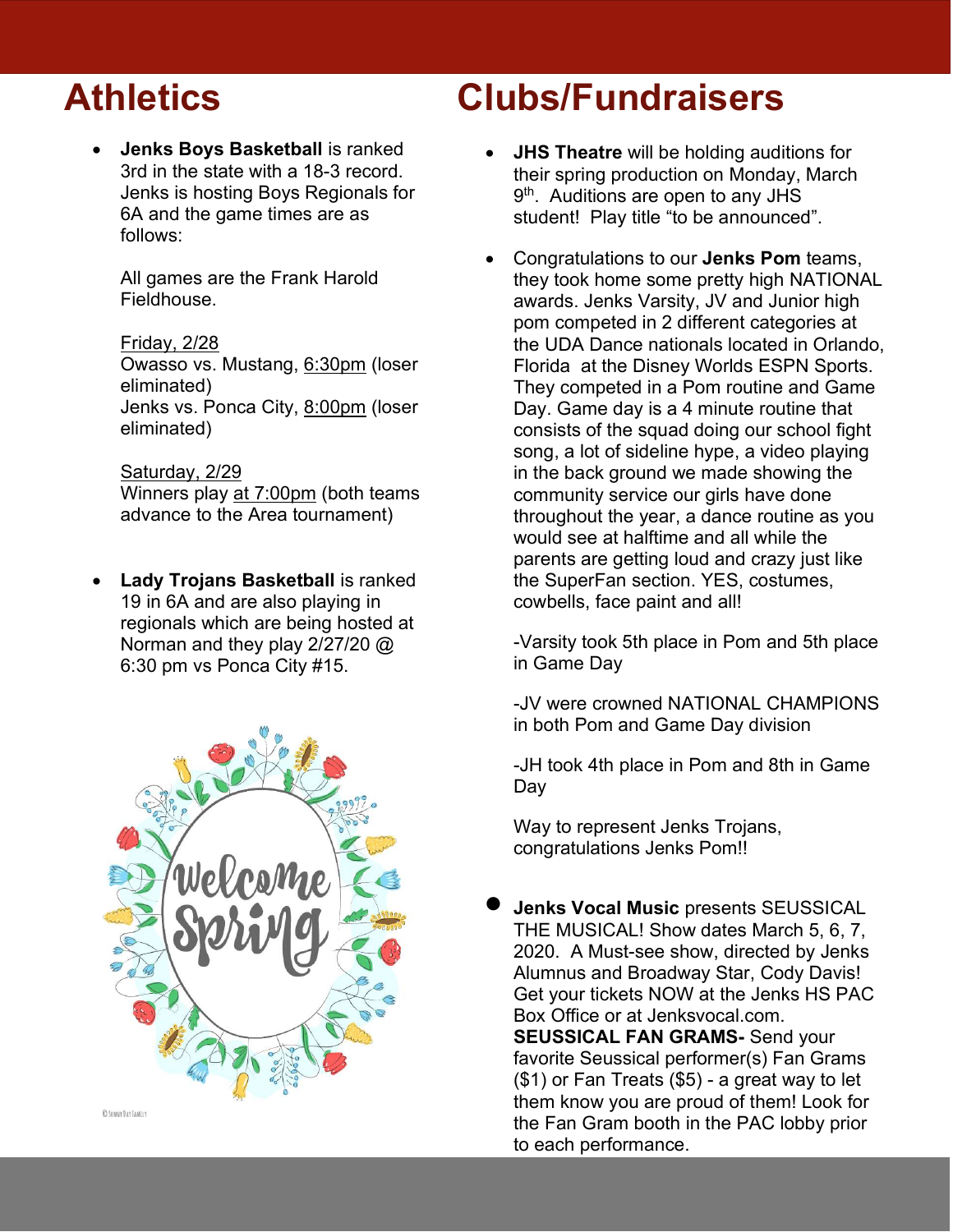



REMINDER! Jenks requires all volunteers to complete a Volunteer Confidentiality Training every year. The completion of this training provides an overview of expectations for volunteering and what the volunteers may expect from the school. Completion of Volunteer Confidentiality Training at the beginning of the school year is most beneficial to the site where you volunteer.

Link to Volunteer Training: http://bit.ly/JPSVolunteer

LOG volunteer hours! Enter total volunteer hours by site. Keeping them recorded monthly is recommended in order to eliminate trying to remember them towards the end of the year. The recording of volunteer hours is necessary since we are required to provide the number volunteer hours per site for the District's State School Report Card. The documentation of hours also helps our schools determine where support is needed.

Link to Record Hours: http://bit.ly/JPSVolunteerHours

What have the volunteers been doing? Volunteers continue their outstanding service! Mock Testing, Gradfest, Donation Campaign, and Restocking Teacher Lounges are just a few! Thank you Volunteers!

### Volunteers of the Month

December - SANDRA QUINCE, who did an outstanding job for the ACT Mock Tests January - SHERRY BAHLE, who does an amazing job with the Newsletter.





### BELOW ARE VOLUNTEER OPPORTUNITIES FOR 2019-20!

Please contact Kathy Guenther at **Kathy.guenther@jenksps.org** or 918-299-4415, ext. 2291 to volunteer!

Freshman Academy - Office Volunteers - Volunteers needed for attendance office help. One or two volunteers per shift. Shifts are Monday-Friday, from 9:15am to 12:30pm or 12:30pm to 3:55pm. Afternoon shifts needed first. Contact Donna Hickman at donna.hickman@jenksps.org, or 299-4415, ext. 2269.

High School - Office Volunteers - Volunteers needed for help in the Guidance office. 9:00am to 12:00pm or 12:00pm to 3:15pm. Can be flexible on times! Contact Kathy Guenther for further information.

Alternative Center - Media Center or Tutoring - Volunteers needed any days. Please contact Michelle Meehleder at Ext. 2420 to find out more.